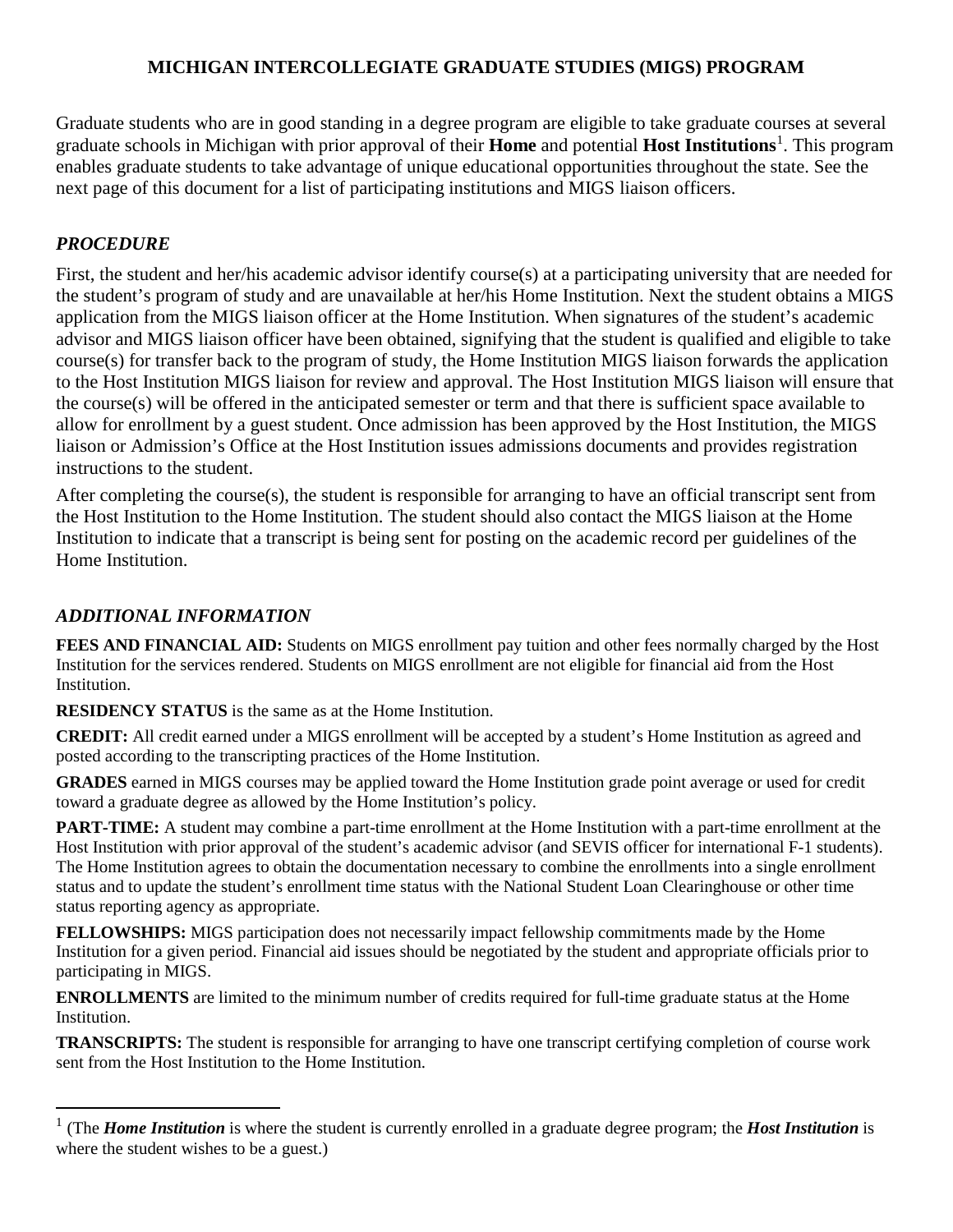## **Michigan Intercollegiate Graduate Studies (MIGS) Program APPLICATION FORM**

(Please Print or Type)

## **STUDENT INFORMATION:**

| Name of Student (Last, first, middle)                                                                                                                                                                                                                                                                                       |                                                 | Birth Date (mm/dd/yy)                                                                                                 | Last 4 Digits of Social Security No.<br>(required)                                        |
|-----------------------------------------------------------------------------------------------------------------------------------------------------------------------------------------------------------------------------------------------------------------------------------------------------------------------------|-------------------------------------------------|-----------------------------------------------------------------------------------------------------------------------|-------------------------------------------------------------------------------------------|
| Student's mailing address at Home Institution (city, state, zip code)                                                                                                                                                                                                                                                       |                                                 | Telephone No.                                                                                                         | Student ID $# \mathcal{Q}$ Home Institution                                               |
|                                                                                                                                                                                                                                                                                                                             |                                                 | $\Box$ Male $\Box$ Female                                                                                             |                                                                                           |
| Student's email address                                                                                                                                                                                                                                                                                                     |                                                 |                                                                                                                       |                                                                                           |
| [ ] U.S. Citizen [ ] Non-U.S. Citizen _                                                                                                                                                                                                                                                                                     |                                                 |                                                                                                                       | <b>Residency status at</b>                                                                |
|                                                                                                                                                                                                                                                                                                                             | Country of Citizenship and Birth (If different) |                                                                                                                       | <b>Home Institution:</b>                                                                  |
|                                                                                                                                                                                                                                                                                                                             | $\Box$ Michigan<br>□ Non-Michigan               |                                                                                                                       |                                                                                           |
|                                                                                                                                                                                                                                                                                                                             |                                                 |                                                                                                                       |                                                                                           |
| <b>BA/BS</b> : Institution                                                                                                                                                                                                                                                                                                  | Degree                                          | Date                                                                                                                  | <b>Current Degree Sought:</b><br>$\Box$ Master's<br>$\Box$ Specialist<br>$\Box$ Doctorate |
| <b>MIGS PROGRAM REQUEST:</b>                                                                                                                                                                                                                                                                                                |                                                 |                                                                                                                       |                                                                                           |
|                                                                                                                                                                                                                                                                                                                             |                                                 |                                                                                                                       | <b>Effective:</b>                                                                         |
| Home Institution                                                                                                                                                                                                                                                                                                            |                                                 | Student's Field at <b>Home</b> Institution                                                                            | $\Box$ Fall<br>$\Box$ Spring<br>$\Box$ Winter $\Box$ Summer                               |
| <b>Host Institution</b>                                                                                                                                                                                                                                                                                                     | Student's Field at Host Institution             |                                                                                                                       | $\Box$ Spring/Summer<br>(year)                                                            |
|                                                                                                                                                                                                                                                                                                                             |                                                 |                                                                                                                       |                                                                                           |
| Faculty Contact at Host Institution                                                                                                                                                                                                                                                                                         | Telephone No.                                   |                                                                                                                       |                                                                                           |
| Course(s) to be taken at Host Institution:                                                                                                                                                                                                                                                                                  |                                                 |                                                                                                                       |                                                                                           |
| <b>Title of Course</b>                                                                                                                                                                                                                                                                                                      |                                                 | <b>Dept/Course Number</b>                                                                                             | Credits: [] Quarter / [] Semester                                                         |
|                                                                                                                                                                                                                                                                                                                             |                                                 |                                                                                                                       |                                                                                           |
|                                                                                                                                                                                                                                                                                                                             |                                                 |                                                                                                                       |                                                                                           |
|                                                                                                                                                                                                                                                                                                                             |                                                 |                                                                                                                       |                                                                                           |
| Have you previously participated in the MIGS Program?                                                                                                                                                                                                                                                                       | $\Box$ No<br>$\Box$ Yes                         | If yes, date: $\frac{1}{\sqrt{1-\frac{1}{2}} \cdot \frac{1}{2}}$                                                      |                                                                                           |
| Have you ever previously enrolled in the Host Institution? $\Box$ No                                                                                                                                                                                                                                                        |                                                 |                                                                                                                       |                                                                                           |
| I agree to observe all the rules and regulations of the Host Institution and the MIGS program,                                                                                                                                                                                                                              |                                                 |                                                                                                                       |                                                                                           |
|                                                                                                                                                                                                                                                                                                                             |                                                 |                                                                                                                       |                                                                                           |
| Signature of Student                                                                                                                                                                                                                                                                                                        |                                                 |                                                                                                                       | Date                                                                                      |
| <b>APPROVALS:</b><br>The above named student is in good standing and is approved by the Home Institution for enrollment at the Host Institution in the above course(s) for<br>the semester or term beginning $\_\_\_\_$ 20 $\_\_\_$ and ending $\_\_\_\_$ 20 $\_\_\_\_$ . The residency status as claimed above is correct. |                                                 |                                                                                                                       |                                                                                           |
| <b>Approval by the Home Institution:</b>                                                                                                                                                                                                                                                                                    |                                                 | Approval by the Host Institution:                                                                                     |                                                                                           |
| Academic Advisor                                                                                                                                                                                                                                                                                                            | Date                                            | Faculty Contact or Department Chair at Host Institution<br>Date                                                       |                                                                                           |
| MIGS Liaison at Home Institution                                                                                                                                                                                                                                                                                            | Date                                            | MIGS Liaison Officer at the Host Institution                                                                          | Date                                                                                      |
| Registrar (where applicable)*                                                                                                                                                                                                                                                                                               | Date                                            | *The MIGS Liaison Officer at the Home Institution shall decide<br>whether the signature of the Registrar is required. |                                                                                           |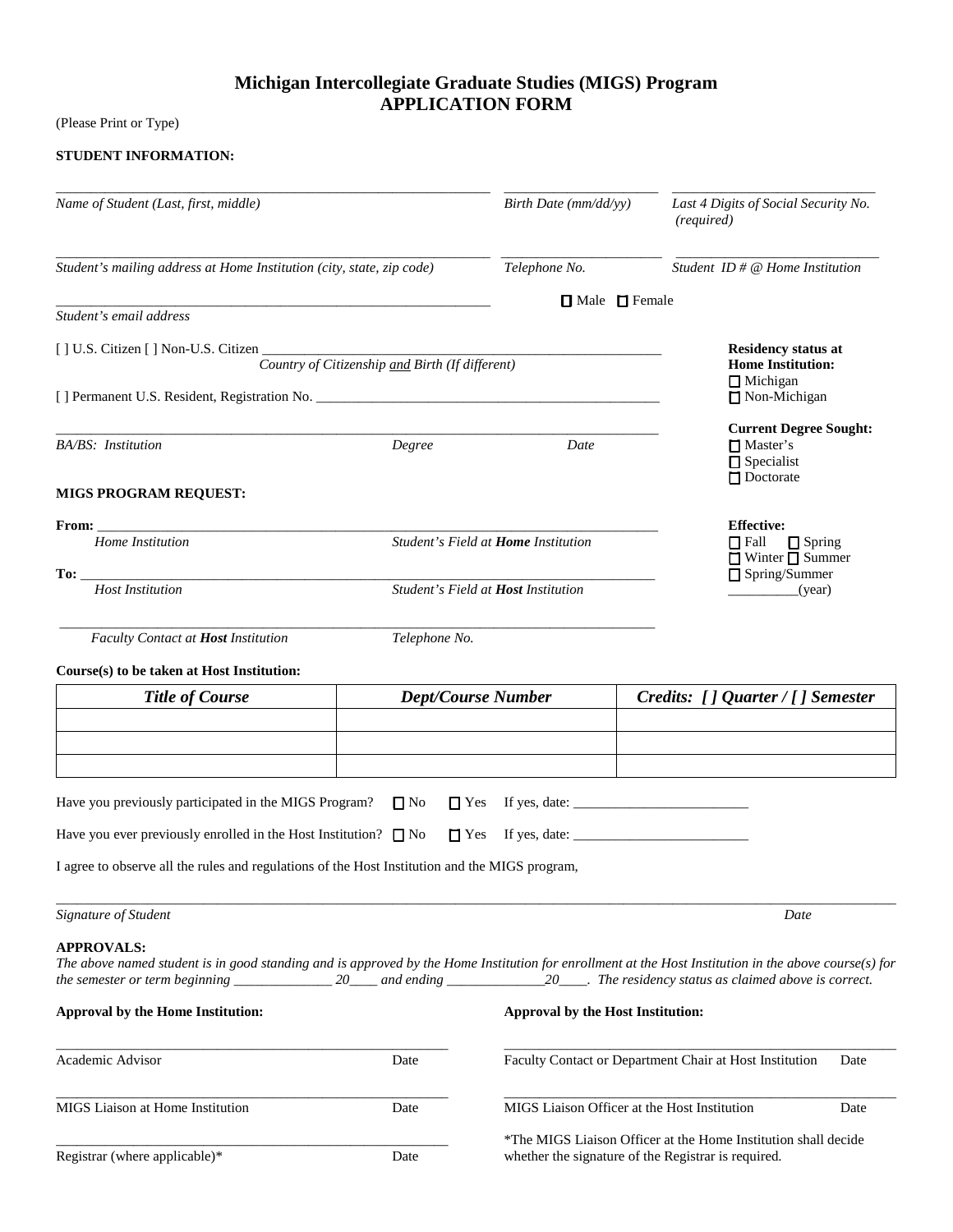#### **ANDREWS UNIVERSITY**

Christon Arthur - Associate Provost and Dean of Graduate Studies & Research 4150 Administration Drive Berrien Springs, MI 49104 (269) 471-3405 (Phone) / (269) 471-6246 (Fax) [christon@andrews.edu](mailto:christon@andrews.edu)

### **AQUINAS COLLEGE**

Heather Kesselring-Quakenbush - Associate Provost & Dean of Curriculum 1700 Fulton St. E Grand Rapids, MI 49506 (616) 632-2898 (Phone) / (616) 732-4432 (Fax) [hak001@aquinas.edu](mailto:hak001@aquinas.edu)

### **CALVIN COLLEGE**

Cindi Hoekstra – Manager, Graduate Program 3201 Burton Street SE Grand Rapids, MI 49546 (616) 526-6158 (Phone) / (616) 526-6505 (Fax) [choekstr@calvin.edu](mailto:choekstr@calvin.edu)

### **CENTRAL MICHIGAN UNIVERSITY**

David Ash – Interim Vice President for Research and Dean of Graduate Studies 251 Foust Hall Mt. Pleasant, MI 48859 [\(989\)774-4723](tel:%28989%29774-4723) (Phone) [/\(989\)774-1859](tel:%28989%29774-1859) (Fax) [ash1de@cmich.edu](mailto:Ash1de@cmich.edu)

### **EASTERN MICHIGAN UNIVERSITY**

Julia Nims – Professor Graduate School, 200 Boone Hall Ypsilanti, MI 48197 (734) 487-0042 (Phone) graduate\_school@emich.edu

### **FERRIS STATE UNIVERSITY**

Jessica Lyons - Graduate Admin. Assistant 1301 South State Street, IRC 119 Big Rapids, MI 49307 (231) 591-2650 (Phone) / (231) 591-2673 (Fax) gradoffice@ferris.edu

### **Grand Valley State University**

Trista Bergerud, Assistant to the Graduate School 401 W Fulton Street 318C DEV Grand Rapids, MI 49504 616-[331-2](tel:616-331-7105)675 (Phone) / [616-331-7317](tel:616-331-7317) (fax) [bergerut@gvsu.e](mailto:palmj@gvsu.edu)du

### **MADONNA UNIVERSITY**

Deborah Dunn – Dean of the Graduate School 36600 Schoolcraft Road Livonia, MI 48150 (734) 432-5457 (Phone) / (734) 432-5862 (Fax) [ddunn@madonna.edu](mailto:ddunn@madonna.edu)

### **MARYGROVE UNIVERSITY**

Gladys Smith 8425 West McNichols Road Detroit, MI 48221-2599 (313) 927-1259 (Phone) / (313) 927-1262(Fax) [gsmith8938@marygrove.edu](mailto:gsmith8938@marygrove.edu)

### **MICHIGAN STATE UNIVERSITY**

Aida Montalvo- Assistant to the Graduate School Dean Chittenden Hall 466 W. Circle Drive, Room 214B East Lansing, MI 48824 (517) 353-3063 (Phone) / (517) 353-3355 (Fax) [montalai@msu.edu](mailto:montalai@msu.edu)

#### **MICHIGAN TECHNOLOGICAL UNIVERSITY**

Nancy Byers-Sprague - Assistant to the Dean of the Graduate School 1400 Townsend Drive Houghton, MI 49931 (906) 487-2755 (Phone) / (906) 487-2284 (Fax) [nspr@mtu.edu](mailto:nspr@mtu.edu)

### **NORTHERN MICHIGAN UNIVERSITY**

Lisa Eckert – Interim Director of Graduate Education 401 Cohodas Hall 1401 Presque Isle Avenue Marquette, MI 49855 (906) 227-2300 (Phone) / (906) 227-2315 (Fax) [graduate@nmu.edu](mailto:graduate@nmu.edu)